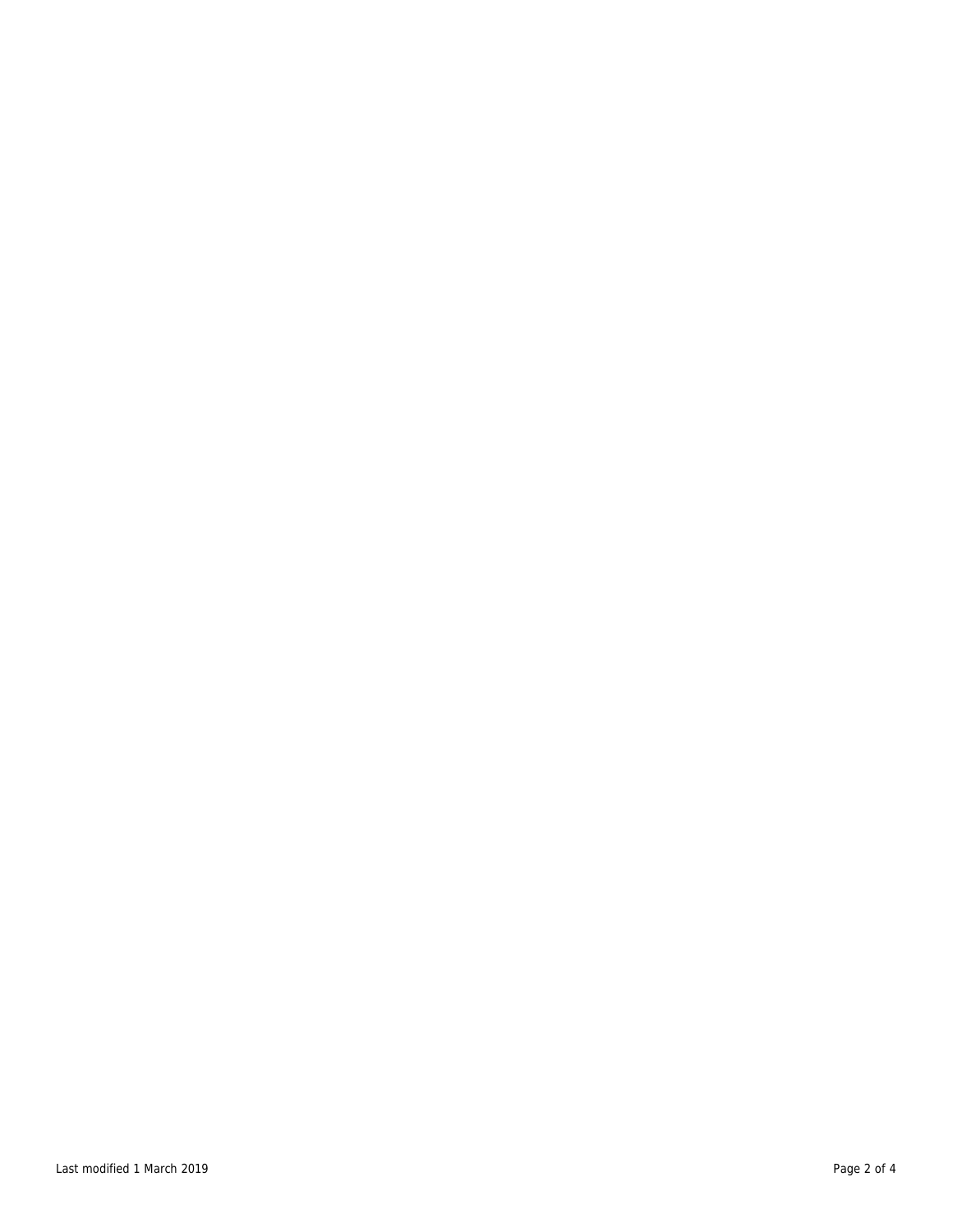

# **City of Ypsilanti Planning & Development Department**

One South Huron • Ypsilanti, MI 48197 Phone: (734) 483-9646 www.cityofypsilanti.com

# **FOOD CONCESSION SALES PERMIT**

# **Contact Information**

| Name:        |        |         |      |
|--------------|--------|---------|------|
|              |        |         |      |
| Address:     |        |         |      |
|              |        |         |      |
|              |        |         |      |
|              |        |         |      |
| City:        | State: |         | Zip: |
|              |        |         |      |
| Phone / Fax: |        | E-Mail: |      |
|              |        |         |      |

# **Location Information**

| Name:                                          |                 |
|------------------------------------------------|-----------------|
| Address:                                       |                 |
|                                                |                 |
| Location of Temporary Sales: (ex, parking lot) | Current Zoning: |

#### **See checklist page for full list of information required**

# **Vendor Information**

| Name:                               |
|-------------------------------------|
|                                     |
|                                     |
| Address:                            |
|                                     |
|                                     |
|                                     |
|                                     |
|                                     |
| Time period and hours of operation: |
|                                     |
|                                     |